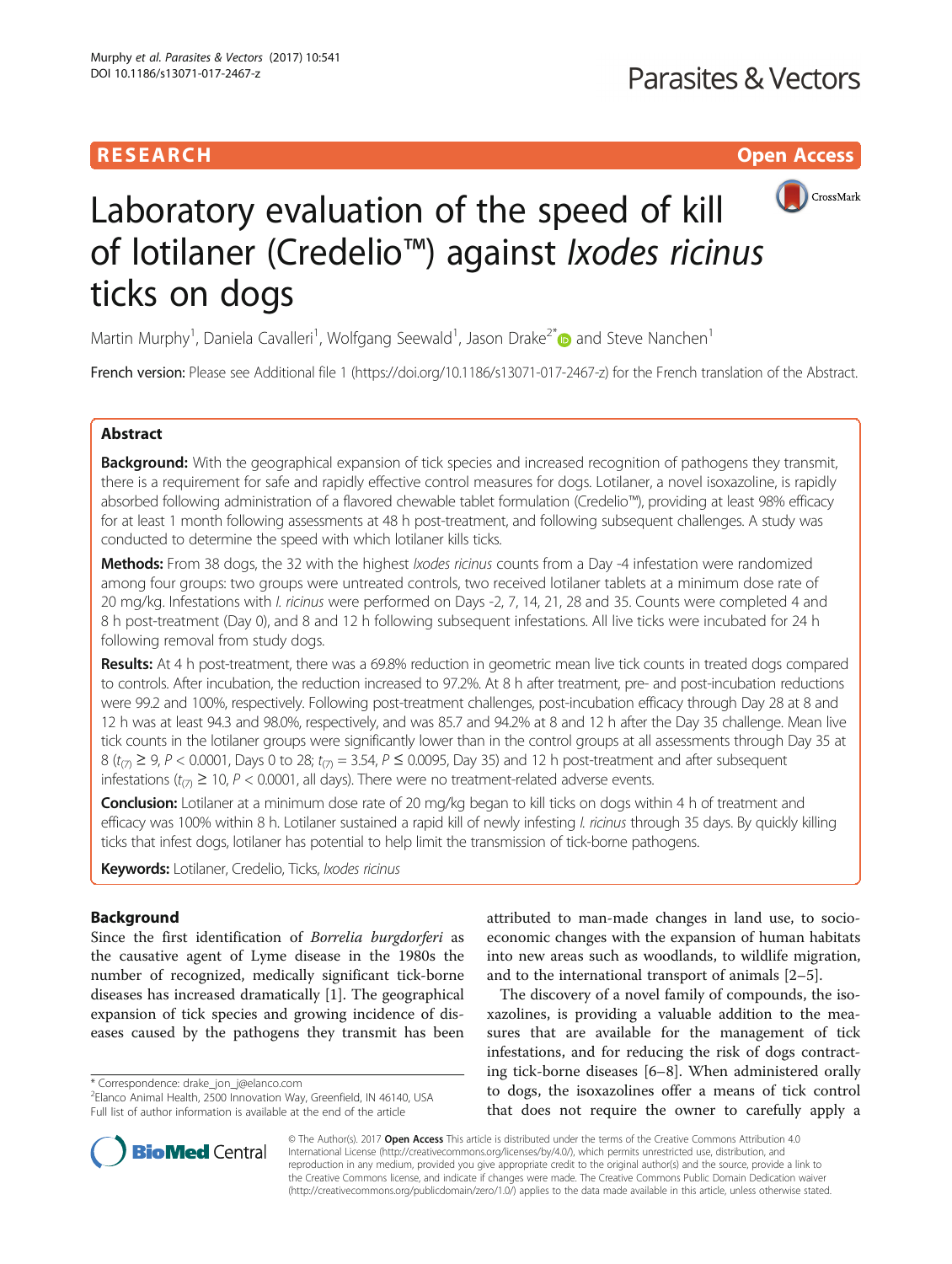product directly onto the dog's skin to ensure optimal effectiveness. Other benefits of orally administered products compared to those that are topically applied link to the absence of concerns of reduced effectiveness with varying climatic conditions, of exposure of treated animals to water during swimming or bathing, and of potential pesticide exposure of household family members [[9, 10\]](#page-6-0).

Lotilaner is a novel isoxazoline that is rapidly absorbed following oral administration to dogs. Following treatment, insecticidal and acaricidal activity is then maintained for at least 30 days [\[11](#page-6-0)–[13\]](#page-6-0). Studies completed for registration showed that against Ixodes scapularis, Ixodes ricinus, Dermacentor variabilis, Dermacentor reticulatus, Rhipicephalus sanguineus and Amblyomma americanum, lotilaner eliminated 100% of tick burdens 48 h after treatment of existing infestations [\[12](#page-6-0)]. Lotilaner effectiveness of at least 98% was sustained against each of those species at 48 h after weekly challenges for at least 4 weeks. Nonetheless, by 48 h postinfestation, ticks may have sufficient time to transfer pathogens to a host, with the risk of transfer increasing from the time the tick first begins to attach [[14](#page-6-0)–[16](#page-6-0)]. There was therefore a need to determine lotilaner's sustained speed of kill (SOK) against new tick challenges throughout the product protection period of at least 1 month. To address this need a study was designed with the primary objective of determining the SOK of lotilaner flavored chewable tablets following a single oral administration, at a minimum dose rate of 20 mg/kg.

## Methods

This blinded, randomised, parallel-group laboratory study was carried out in accordance with the protocol and in compliance with the VICH guideline on Good Clinical Practice (GCP; VICH GL 9), and in compliance with the relevant national legislation [\[17\]](#page-7-0). The protocol was approved by the Ethics Committee of the laboratory.

#### Animals and housing

Thirty-eight healthy Beagle dogs from the laboratory's colony were acclimated to study conditions from 1 week prior to treatment. For inclusion dogs were required to be healthy, to be older than 7 months at the initiation of the acclimation period and to have had a live tick attachment rate of at least 25% of applied female ticks from an infestation applied on Day -4. Dogs were excluded if during the previous 60 days they had been involved in any study or were treated with any compounds having activity against ticks. Dogs were also excluded if they had been treated with any isoxazoline compounds within the prior 6 months. Selected dogs ranged in age from 15 to 85 months and weighed from 10.7 to 17.5 kg. To facilitate tick counting and tick infestation, each dog was

individually housed before infesting with ticks. Between tick challenges, dogs were pair-housed in caged concrete-floored pens. For the duration of the study, the temperature remained between 17 and 19 °C and the humidity ranged between 42 and 69%. Lighting was controlled to give approximately 10 h light and 14 h darkness per 24 h period. When tick counting occurred during the 14-h dark period the lights were turned on prior to the start of the tick count and turned off after the tick count was completed. Standard commercially available dog food was fed at the recommended rates from Study Day -7 to Study Day 36. Potable water was available ad libitum via stainless steel drinkers.

## Randomization and treatment

Dogs that met all the inclusion criteria and that had none of the exclusion criteria were ranked in descending order of Day -4 tick counts (48 h after infestations). The 32 dogs (16 male, 16 female) that had the highest counts and at least a 25% attachment rate were randomly allocated to four groups of eight dogs per group.

Within sex, the animals were ranked based on highest to lowest tick count (where more than one animal had the same count, they were ranked in order of decreasing animal identification number). The first four males formed a block, the next four males formed a second block and so on until four blocks of four males had been formed, and the same process was followed for females. Animals within a block were then assigned to the four study groups using random order numbers derived from Fisher and Yates tables.

Groups 1 and 2 were mock-dosed untreated controls. Groups 3 and 4 were treated on Day 0 with lotilaner flavored tablets at as close as possible to the minimum dose rate of 20 mg/kg. All dogs were fed within approximately 30 min prior to treatment. Each dog was observed for successful intake of the dose immediately after administration, at 30 min  $(\pm 5 \text{ min})$  and at 1 h  $(\pm 10 \text{ min})$  after administration. No vomit was present for any animal at any of the checks post dosing.

## Tick infestations and counts

For randomization and efficacy assessments, dogs were infested with 50  $\pm$  4 adult *I. ricinus* ticks (approximate sex ratio 60% female: 40% male). Dogs were sedated prior to application of the ticks by intramuscular injection of 0.04 ml/kg medetomidine hydrochloride (1 mg/ml) which, after infestations, was reversed by intramuscular injection of atipamezole hydrochloride (5 mg/ml) at a dose rate of 0.04 ml/kg. Tick infestations were completed on Days -6, -2, 7, and then weekly through Day 35. Vials with the correct number of ticks were shaken until none were clinging to the container.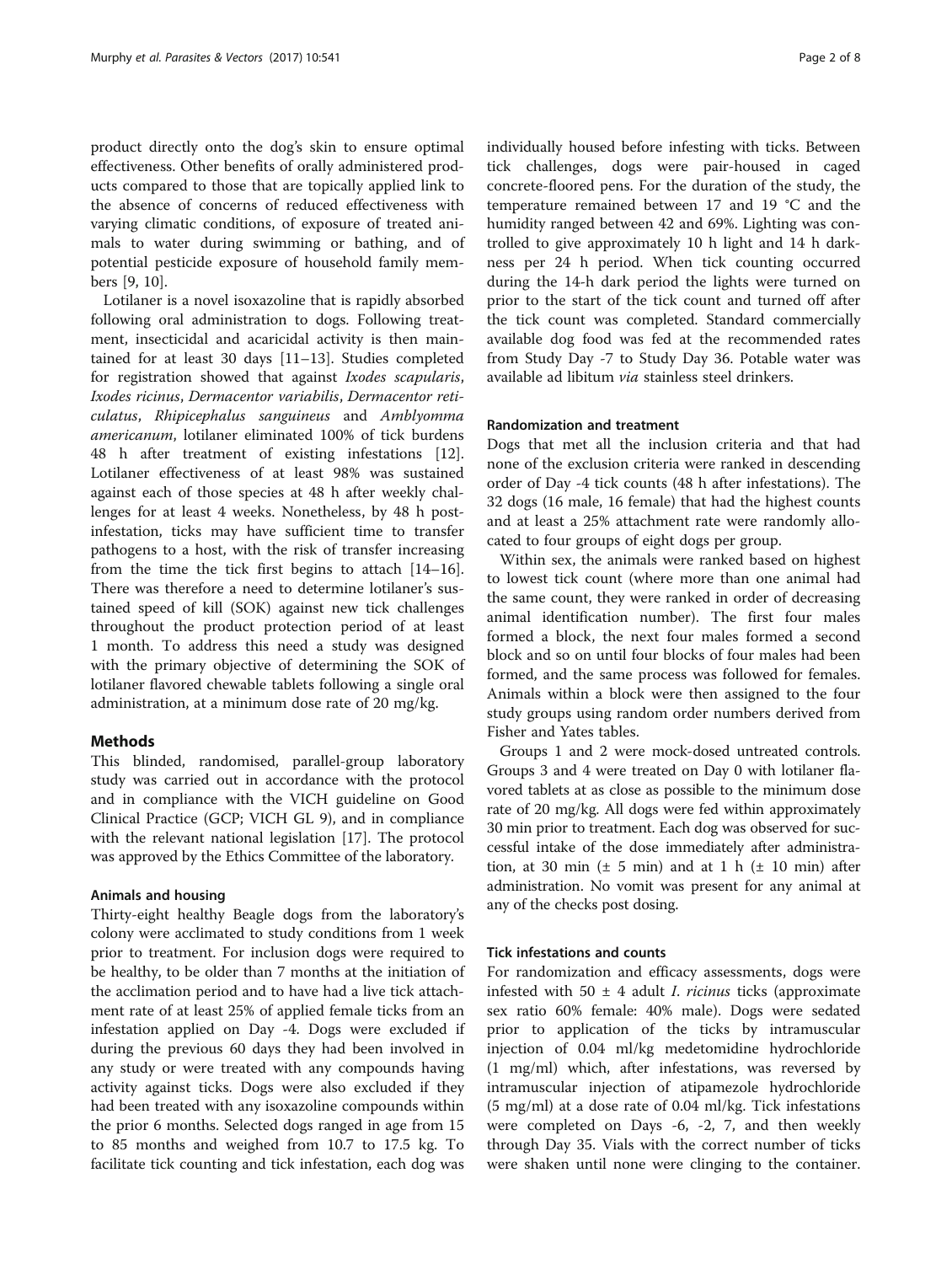The ticks were then quickly shaken onto the lumbosacral region of the sedated dogs.

Tick counts were completed on Day -4 (48 h post infestation), Day 0, 4 h  $(+10 \text{ min})$  (Groups 1 and 3) and 8 h (+15 min) (Groups 2 and 4) after treatment, and on Days 7, 14, 21, 28 and 35 at 8 h (+15 min) (Groups 1 and 3) and 12 h  $(+ 1 h)$  (Groups 2 and 4) after infestation. Ticks were removed carefully, using a removal device, to ensure they were not damaged.

The numbers of live attached and live free ticks on the dogs were counted. Since male I. ricinus ticks do not attach, they were not included in the count and were discarded in methylated spirits. Ticks were considered alive if legs reacted to a tactile or exhaled air  $(CO<sub>2</sub>)$ stimulus and were considered dead if they did not. Dogs were not sedated for tick counts. To ensure that all ticks had been located, personnel checked each dog's body very carefully, moving the fur against the grain. Examination time was at least 5 min. Following tick removal, all animals were combed to ensure no further ticks were present.

All live attached and live free ticks removed from the dogs were counted and placed into containers, each with a vented cap, which were immediately transferred to an incubator at 26.1–28.8 °C and 74–88% relative humidity. The viability of the ticks and their engorgement status was assessed 24 h (+2 h) after removal from each dog.

#### Assessment of efficacy

Efficacy was defined at each post treatment assessment as a reduction of greater than 90% in mean live tick counts in each treated group, compared to the corresponding control group. Geometric and arithmetic and means were calculated of live (live free and live attached) ticks 24 h after incubation. Efficacy was calculated as follows:

Percent effectiveness  $= 100 \times ((C-T)/C)$ 

where: C is the mean number of live (live free and live attached) ticks in the control group and T is the mean number of live (live free and live attached) parasites in the treated group.

Since the calculation of the geometric mean involved taking the logarithm of the parasite count of each dog, when any tick counts were equal to zero, a one was added to the count for every animal in every treatment group and then subtracted from the resultant calculated geometric mean prior to calculating percent effectiveness. For the relevant tick counts on a given day, an ANOVA model was used to compare treated and untreated groups. The model was applied to the logtransformed counts. There was one fixed effect, treatment group; and one random effect block. This method was applied pre- and post-incubation of ticks. The significance of the treatment effect was then assessed with a t-test. Tick counts before and after incubation were compared in a paired-sample t-test. All calculations were carried out using the software SAS/STAT®, Version 9.2.2.

Infestations were considered adequate at each measurement day/h if at least 25% on average of the applied female I. ricinus ticks were attached to control dogs. Efficacy was achieved if in the ANOVA there was a significant difference between tick counts of the treated and control groups on the two-sided 5% level of significance, and if the treated group had a percent efficacy of more than 90%.

## Safety assessment

The general health of all dogs was observed by a trained technician once daily except on Day 0 when clinical observations were performed. Clinical observations included a physical examination and assessments of body weights, behavior, salivation, pupillary constriction, nervous signs, and presence and consistency of feces. These observations were performed on each dog prior to treatment and at 1 h  $(\pm 10 \text{ min})$ , 6 and 8 h  $(\pm 30 \text{ min})$  after treatment. All concomitant medications were administered following the recommendations of a licensed veterinarian.

## Translation

French translation of the Abstract is available in Additional file [1](#page-6-0).

## **Results**

The arithmetic mean attachment rate of I. ricinus in the untreated control groups met the criteria of at least 25% at all assessment points (Table [1\)](#page-3-0). No live free ticks were found at any assessment. There was no significant difference  $(t_{(7)} \leq 1.7, P \geq 0.13)$  in mean live tick counts before or after incubation for the control groups at any time point (Figs. [1](#page-3-0) and [2](#page-3-0)). In the treated Group 3, on all study days geometric mean tick counts were significantly lower  $(t_{(7)} \geq 2.64, P \leq 0.0333)$  after incubation than before incubation. In the treated Group 4, geometric mean counts after incubation were significantly lower than before incubation only on Days 7 and 35 ( $t_{(7)} \geq 2.45$ ,  $P \leq 0.0440$ , since on other days pre-incubation counts were already low (Fig. [2\)](#page-3-0).

Compared to the corresponding control group, geometric mean counts were significantly lower for Group 3 (assessments at 4 h post-treatment, and at 8 h after all subsequent infestations) ( $t_{(7)}$  = 3.54, P = 0.0095, for Day 35;  $t_{(7)} \ge 9$ ,  $P < 0.0001$ , for Days 0 to [2](#page-4-0)8) (Tables 2 and [3](#page-4-0)). At 4 h post-treatment, there was a 69.8% reduction in mean live tick counts in lotilaner-treated dogs compared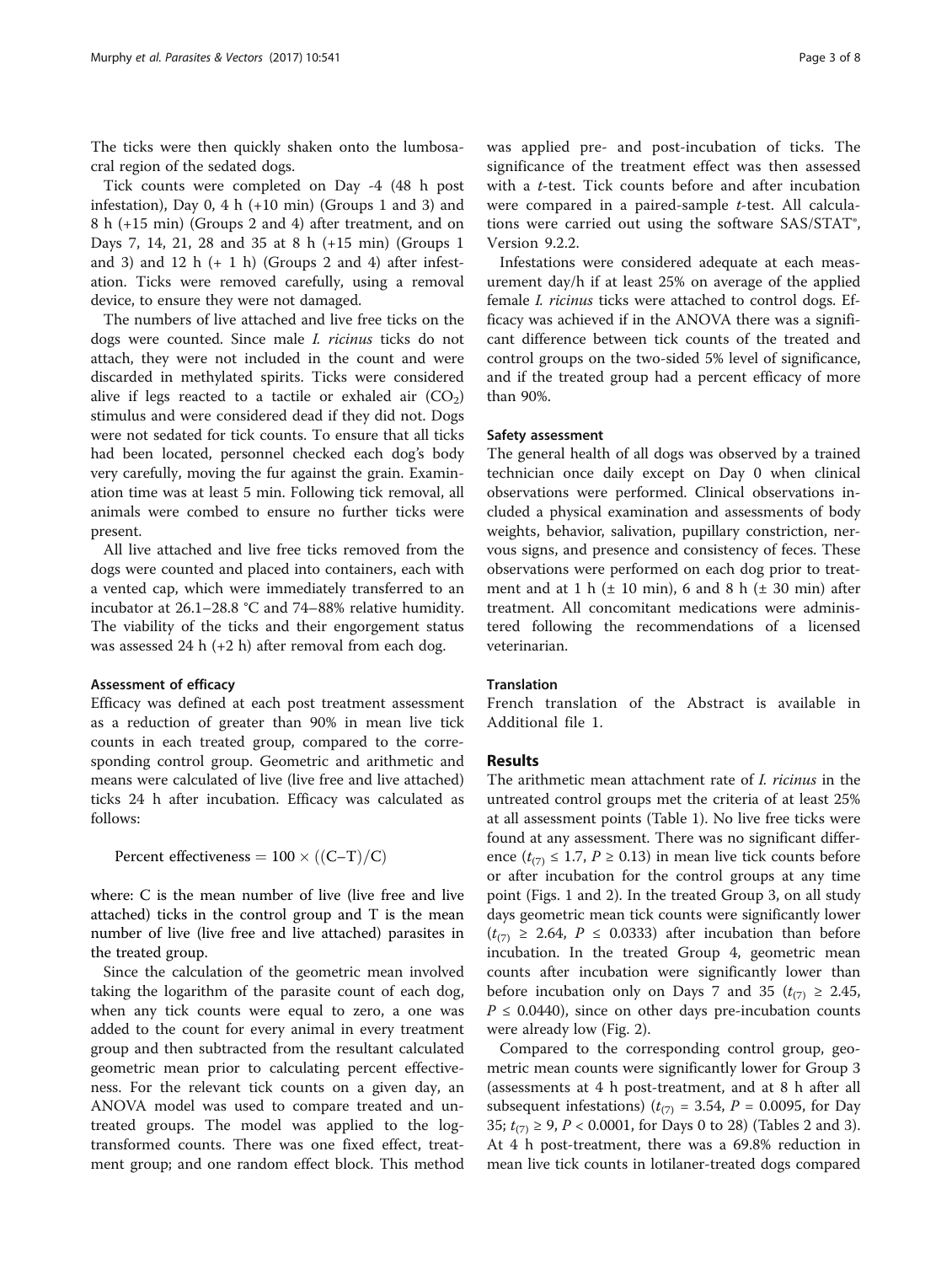<span id="page-3-0"></span>Table 1 Mean attachment rate of *Ixodes ricinus* ticks in untreated control groups at each study assessment

|                      |                                                      | Day of<br>study | Mean infestation<br>rate $(\%)$ |
|----------------------|------------------------------------------------------|-----------------|---------------------------------|
| Group 1 <sup>ª</sup> | Tick count 4 h after treatment,<br>before incubation | 0               | 55.4                            |
|                      | Tick count 8 h after infestations,                   | 7               | 50.8                            |
|                      | before incubation                                    | 14              | 56.3                            |
|                      |                                                      | 21              | 40.4                            |
|                      |                                                      | 28              | 35.4                            |
|                      |                                                      | 35              | 29.2                            |
| Group 2 <sup>b</sup> | Tick count 8 h after treatment,<br>before incubation | 0               | 62.9                            |
|                      | Tick count 12 h after infestations,                  | 7               | 49.6                            |
|                      | before incubation                                    | 14              | 45.4                            |
|                      |                                                      | 21              | 42.9                            |
|                      |                                                      | 28              | 45.8                            |
|                      |                                                      | 35              | 34.6                            |

<sup>a</sup>For Group 1, 4-h counts were completed only on Day 0, and 8-h counts were from 7 to 35 days

<sup>b</sup> For Group 2, 8-h counts were completed only on Day 0, and 12-h counts were from 7 to 35 days

to controls, and after the live ticks from each group had been incubated the reduction in mean live tick counts increased to 97.2% (Fig. [3](#page-5-0)). At 8 h post-treatment, the pre- and post-incubation reductions in mean live tick counts were 99.2 and 100%, respectively. Geometric mean live tick counts in the lotilaner groups were significantly lower than in the control groups at each weekly post-challenge assessment through Day 35 at 8 h  $(t_{(7)} = 3.54, P = 0.0095, \text{ for Day } 35; t_{(7)} \ge 9, P < 0.0001,$ for Days 7 to 28) and 12 h ( $t_{(7)} \ge 10$ ,  $P < 0.0001$ , for all days) post-infestation (Tables [3](#page-4-0) and [4\)](#page-5-0).





Lotilaner treatment met the > 90% requirement to establish efficacy at all 8-h post-challenge assessments through Day 29 (Fig. [4\)](#page-5-0). At all 12-h post-challenge assessments through Day 35, the reduction in mean tick counts compared to controls demonstrated the efficacy of lotilaner throughout the measured post-treatment period (Fig. [5](#page-6-0)). Across all post-treatment challenges, few live ticks were removed from lotilaner-treated dogs. Following incubation, 50% of these ticks showed no evidence of engorgement.

No abnormalities were detected in study dogs during clinical observations for behavior, salivation, pupil constriction, nervous signs and feces. There were three observations of adverse events in treated dogs: one dog had an incident of dark red feces with normal consistency, one had edema of the dermis due to a tick bite reaction and one dog had a superficial bite wound. None of these events were attributed to treatment.

## **Discussion**

The experimental methodology was validated, as at least 25% on average of the applied female I. ricinus ticks were attached to control dogs at each assessment. Additionally, the continued viability of the pre- and postincubation ticks from these control groups, with no significant difference in live tick numbers before and after incubation, validated the incubation methodology in determining that the live ticks taken from lotilanertreated dogs subsequently died as a result of the treatment. The rapid onset of lotilaner's acaricidal activity in this study is consistent with the SOK demonstrated against fleas and can be attributed to the rapid achievement of maximum blood concentrations within 2 h of administration [\[11](#page-6-0), [13\]](#page-6-0). As in laboratory studies using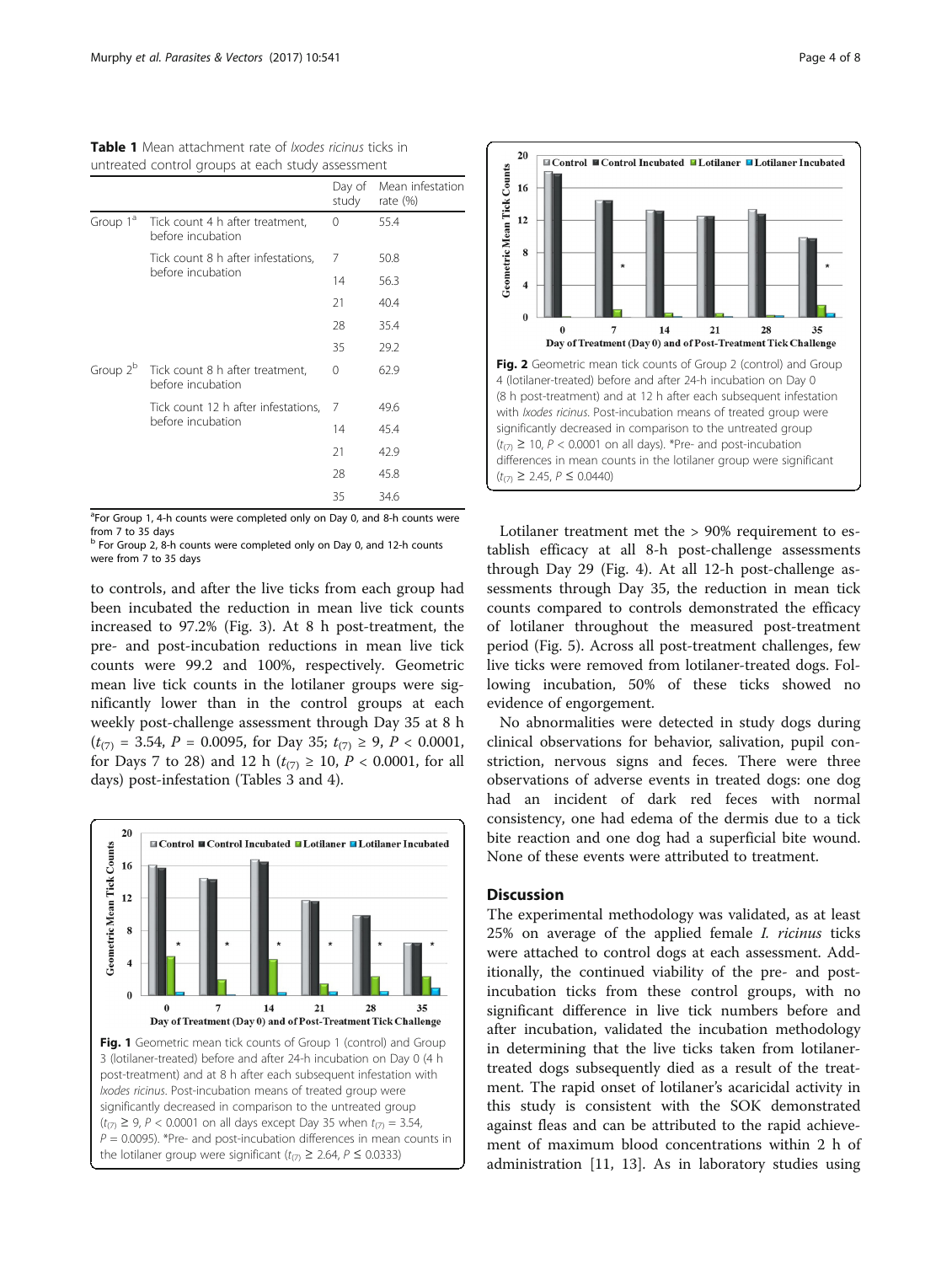| Time of count post-                          |                   | Untreated control |           | Lotilaner         |          |              | Comparison                    |  |  |
|----------------------------------------------|-------------------|-------------------|-----------|-------------------|----------|--------------|-------------------------------|--|--|
| treatment                                    |                   | Mean (arithmetic) | Range     | Mean (arithmetic) | Range    | Efficacy (%) |                               |  |  |
| 4 h                                          | Before incubation | 16.0 (16.6)       | $10 - 23$ | 4.8(9.0)          | $0 - 29$ | 69.8 (45.9)  | $t_{(7)} = 2.36, P = 0.0501$  |  |  |
| Group 1 (control) and<br>Group 3 (lotilaner) | After incubation  | 15.7(16.3)        | $10 - 23$ | 0.4(0.9)          | $0 - 5$  | 97.2 (94.6)  | $t_{(7)} = 9.26, P < 0.0001$  |  |  |
| 8 h                                          | Before incubation | 18.0 (18.9)       | $10 - 26$ | 0.2(0.3)          | $0 - 2$  | 99.2 (98.7)  | $t_{(7)} = 15.43, P < 0.0001$ |  |  |
| Group 2 (control) and<br>Group 4 (lotilaner) | After incubation  | 17.7(18.6)        | $10 - 26$ | 0.0(0.0)          | $0 - 0$  | 100 (100)    | $t_{(7)} = 24.61, P < 0.0001$ |  |  |

<span id="page-4-0"></span>Table 2 Geometric (arithmetic) mean counts of *Ixodes ricinus* and percent efficacy of lotilaner against infestations present at the time of treatment

Ctenocephalides felis infestations, the high effectiveness of lotilaner in this study was maintained through 35 days when assessments of tick mortality were made at 12 h after each challenge.

Conclusions concerning between-product comparisons when studies are completed in different laboratories under different (albeit similar) conditions must be guarded. Nonetheless, the pre-incubation onset of tick SOK by lotilaner in this study appeared to match or compare favorably with reports from other isoxazoline studies (which did not include post-incubation effectiveness data). In our study, at 8 h post-treatment lotilaner pre-incubation efficacy against I. ricinus was 99.2%, while efficacies for sarolaner and fluralaner at this time point were 76.7 and 97.9%, respectively [[18](#page-7-0), [19\]](#page-7-0). For afoxolaner no data are available for the 8-h posttreatment time point, but at 12 h post-treatment it was found to be 93.4% effective against I. ricinus [[20\]](#page-7-0), implying a somewhat slower onset of activity than was observed for lotilaner in this study.

Reports of the post-treatment effectiveness of lotilaner provide support for its favorable sustained SOK relative to other isoxazolines. At the end of the labeled 1 month effectiveness period at 8 and 12 h postchallenge, mean tick count reductions for lotilaner

(using pre-incubation results) were 75.9 and 97.5%, respectively. At these time points, following treatment with sarolaner, reductions in mean counts of *I. ricinus* compared to untreated controls were 23.2 and 94.9%, respectively [[18\]](#page-7-0). For afoxolaner, 12 h post-challenge on Day 28, I ricinus tick count reductions were just 38.5% compared to an untreated control group [[20\]](#page-7-0).

Other studies have demonstrated that lotilaner was highly effective against I. scapularis, D. variabilis and R. sanguineus when assessments were completed at 48 h following challenges through 35 days after treatment, and against A. americanum when challenges were completed 28 days after treatment [[12\]](#page-6-0). To date, there have been no reports of the SOK of any isoxazoline against D. variabilis, R. sanguineus and A. americanum, and it is hoped that further studies with these species can confirm that they are as susceptible as I. ricinus to lotilaner and to the other isoxazolines.

Transmission of pathogens such as Borrelia burgdorferi, Anaplasma phagocytophilum, Rickettsia and Bartonella species from tick to host typically appears to begin from 24 to 36 h after a tick begins to attach [\[14](#page-6-0)–[16](#page-6-0)]. The possibility of earlier transmission cannot be completely discounted because of the extrusion of substances from a tick's salivary glands during the process of attachment.

Table 3 Geometric (arithmetic) mean counts of *Ixodes ricinus* and percent efficacy of lotilaner at 8 h following post-treatment challenge infestations (Group 1, control and Group 3, lotilaner)

| Day of    |                               | Untreated control |           | Lotilaner           |          |                                         | Comparison                      |
|-----------|-------------------------------|-------------------|-----------|---------------------|----------|-----------------------------------------|---------------------------------|
| challenge |                               | Mean (arithmetic) | Range     | Mean (arithmetic)   | Range    | Efficacy (%) (arithmetic mean efficacy) |                                 |
| 7         | Before incubation 14.4 (15.3) |                   | $8 - 28$  | 2.0(2.8)            | $0 - 8$  | 86.1 (82.0)                             | $t_{(7)} = 6.76, P = 0.0003$    |
|           | After incubation              | 14.3(15.1)        | $8 - 28$  | 0.2(0.3)            | $0 - 1$  | 98.7 (98.3)                             | $t_{(7)} = 15.55, P < 0.0001$   |
| 14        | Before incubation 16.7 (16.9) |                   |           | $12 - 21$ 4.5 (6.0) | $0 - 11$ | 73.2 (64.4)                             | $t_{(7)} = 3.78, P = 0.0069$    |
|           | After incubation              | 16.4(16.6)        | $12 - 21$ | 0.4(0.6)            | $0 - 3$  | 97.5 (96.2)                             | $t_{(7)} = 12.89, P < 0.0001$   |
| 21        | Before incubation 11.7 (12.1) |                   | $7 - 16$  | 1.5(2.0)            | $0 - 5$  | 87.3 (83.5)                             | $t_{(7)} = 6.23, P = 0.0004$    |
|           | After incubation              | 11.6(12.0)        | $7 - 15$  | 0.5(0.6)            | $0 - 2$  | 95.8 (94.8)                             | $t_{(7)} = 11.55, P < 0.0001$   |
| 28        | Before incubation 9.9 (10.6)  |                   | $4 - 16$  | 2.4(3.4)            | $0 - 7$  | 75.9 (68.2)                             | $t_{(7)} = 4.55$ , $P = 0.0026$ |
|           | After incubation              | 9.9(10.6)         | $4 - 16$  | 0.6(0.8)            | $0 - 2$  | 94.3 (92.9)                             | $t_{(7)} = 11.52, P < 0.0001$   |
| 35        | Before incubation 6.5 (8.8)   |                   | $0 - 23$  | 2.4(3.3)            | $0 - 11$ | 63.4 (62.9)                             | $t_{(7)} = 2.25, P = 0.0590$    |
|           | After incubation              | 6.5(8.6)          | $0 - 22$  | 0.9(1.3)            | $0 - 3$  | 85.7 (85.5)                             | $t_{(7)} = 3.54, P = 0.0095$    |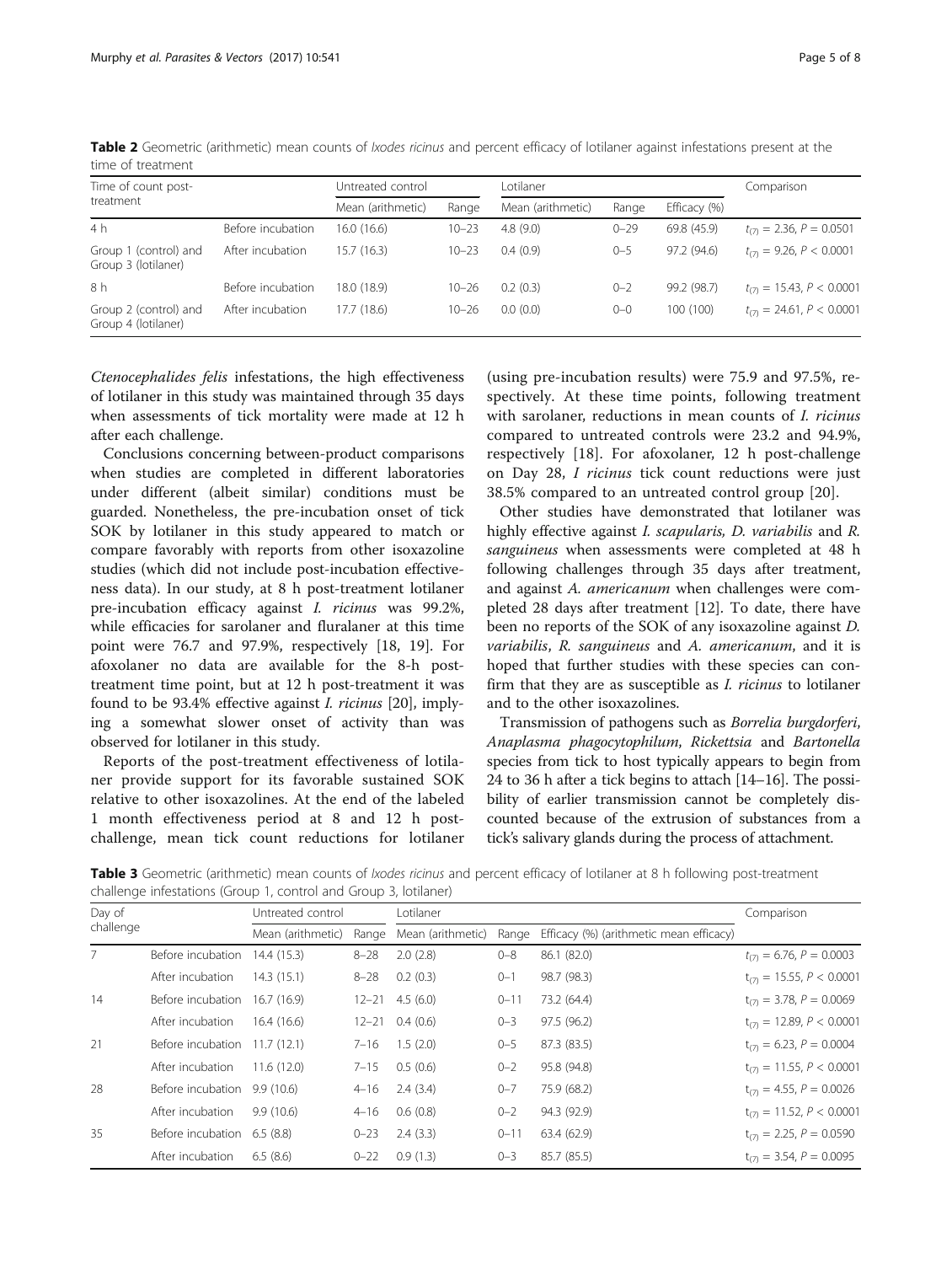<span id="page-5-0"></span>

There is conflicting evidence as to whether systemically acting isoxazolines could be as effective as topically acting chemicals, which may have some repellent activity, in reducing the risk of tick-borne pathogen transmission. In one study, topical permethrin showed a significantly faster activity against ticks than afoxolaner and fluralaner [[21](#page-7-0)]. Following challenge with R. sanguineus, there was no evidence of Ehrlichia canis transmission to permethrintreated dogs, while transmission was demonstrated into four of eight dogs treated with afoxalaner and two of eight treated with fluralaner. The absence of evidence of E. canis transmission to the permethrin group was attributed to permethrin preventing tick attachment. That conclusion is in conflict with another study which found that throughout a month following treatment there were more live ticks on permethrin-treated than on sarolaner-treated dogs [[22\]](#page-7-0). Regardless, the speed with which ticks are killed is important, and the faster the death of the tick, or at least the faster feeding is completely stopped, the lower the probability of disease transmission.

Isoxazolines have been shown to induce a paralysis in insect and acarine parasites through blockade of distinct



binding sites on γ-aminobutyric acid- and glutamategated chloride channels [[23\]](#page-7-0). In vitro, the onset of the neurological effects of isoxazolines on insects has been observed to occur within 10 min of exposure, progressing through incoordination to prostration [[6\]](#page-6-0). Thus the actual time for insects and acarines to be classified as dead is longer than the time at which the paralyzing effects of the treatment occur. As an affected tick becomes moribund, these effects would likely interfere with engorgement and transmission of pathogens. Specific investigation is now needed to determine the degree to which lotilaner might interrupt or prevent such transmission.

The data presented in this paper indicate that lotilaner at least matches, and has the potential to exceed those of other tick control products in quickly killing ticks present at the time of treatment, and in providing a sustained rapid SOK throughout and beyond the monthly re-treatment period. As such, used as a product to control flea and tick infestations, lotilaner has potential as a safe and effective means of reducing the incidence of disease caused by tick-borne pathogens.

Table 4 Geometric (arithmetic) mean counts of *Ixodes ricinus* and percent efficacy of lotilaner at 12 h following post-treatment challenge infestations (Group 2, control and Group 4, lotilaner)

| Day of    |                               | Untreated control |                         | Lotilaner | Comparison |                                         |                               |  |
|-----------|-------------------------------|-------------------|-------------------------|-----------|------------|-----------------------------------------|-------------------------------|--|
| challenge |                               | Mean (arithmetic) | Range Mean (arithmetic) |           | Range      | Efficacy (%) (arithmetic mean efficacy) |                               |  |
| 7         | Before incubation             | 14.4 (14.9)       | $10 - 23$               | 1.0(1.9)  | $0 - 9$    | 93.2 (87.4)                             | $t_{(7)} = 6.47, P = 0.0003$  |  |
|           | After incubation              | 14.4 (14.9)       | $10 - 23$               | 0.1(0.1)  | $0 - 1$    | 99.4 (99.2)                             | $t_{(7)} = 20.98, P < 0.0001$ |  |
| 14        | Before incubation             | 13.2 (13.6)       | $9 - 17$                | 0.6(1.5)  | $0 - 6$    | 95.3 (89.0)                             | $t_{(7)} = 6.55, P = 0.0003$  |  |
|           | After incubation              | 13.1(13.5)        | $9 - 17$                | 0.2(0.3)  | $0 - 1$    | 98.6 (98.1)                             | $t_{(7)} = 17.21, P < 0.0001$ |  |
| 21        | Before incubation             | 12.5 (12.9)       | $8 - 18$                | 0.6(1.3)  | $0 - 5$    | 95.5 (90.3)                             | $t_{(7)} = 7.99, P < 0.0001$  |  |
|           | After incubation              | 12.5 (12.9)       | $8 - 18$                | 0.2(0.3)  | $0 - 1$    | 98.5 (98.1)                             | $t_{(7)} = 21.49, P < 0.0001$ |  |
| 28        | Before incubation 13.3 (13.8) |                   | $8 - 20$                | 0.3(0.6)  | $0 - 4$    | 97.5 (95.5)                             | $t_{(7)} = 10.49, P < 0.0001$ |  |
|           | After incubation              | 12.8(13.3)        | $8 - 20$                | 0.3(0.4)  | $0 - 2$    | 98.0 (97.2)                             | $t_{(7)} = 13.28, P < 0.0001$ |  |
| 35        | Before incubation             | 9.9(10.4)         | $5 - 17$                | 1.5(1.9)  | $0 - 4$    | 84.6 (81.9)                             | $t_{(7)} = 6.03, P = 0.0005$  |  |
|           | After incubation              | 9.8(10.3)         | 5-16                    | 0.6(0.8)  | $0 - 2$    | 94.2 (92.7)                             | $t_{(7)} = 10.59, P < 0.0001$ |  |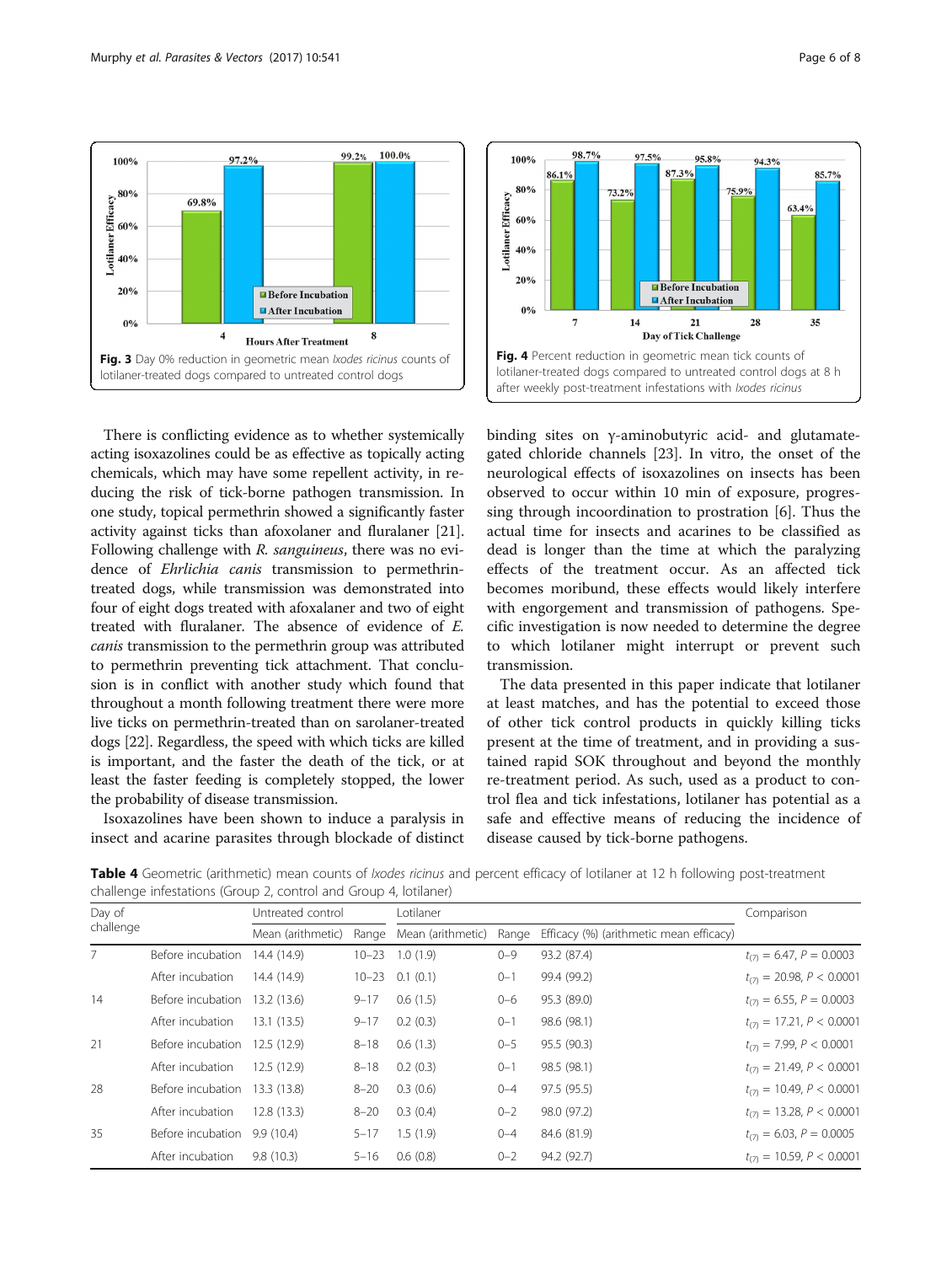<span id="page-6-0"></span>

## Conclusion

Lotilaner administered orally to dogs at a minimum dose rate of 20 mg/kg began to kill I. ricinus ticks within 4 h of treatment and was 100% effective against existing infestations within 8 h. Relative to an untreated control group, lotilaner reduced mean I. ricinus live tick counts by 94.3% as soon as 8 h after challenges through 28 days after treatment. At 12 h after these infestations, lotilaner effectiveness of at least 94.2% was sustained through 35 days after treatment. Lotilaner has therefore been shown to be a valuable tool for achieving a rapid effect on existing tick infestations and for providing ongoing sustained rapid speed of kill in the four to 5 weeks following treatment. By quickly killing ticks that infest dogs, lotilaner has the potential to help limit the transmission of tick-borne pathogens.

## Additional file

[Additional file 1:](dx.doi.org/10.1186/s13071-017-2467-z) French translation of the Abstract. (PDF 47.5 KB)

#### Abbreviations

ANOVA: Analysis of variance; GCP: Good clinical practice; SOK: Speed of kill; VICH: International cooperation on harmonization of technical requirements for registration of veterinary medicinal products; WAAVP: World association for the advancement of veterinary parasitology

#### Acknowledgements

The authors would like to thank Dr Bill Ryan of Ryan Mitchell Associates LLC for assistance with the manuscript.

#### Funding

The study was funded by Elanco.

#### Availability of data and materials

Due to commercial confidentiality of the research, data not included in the manuscript can only be made available to bona fide researchers subject to a non-disclosure agreement.

#### Authors' contributions

All authors participated in the design and completion of the studies and were involved in drafting of the manuscript. All authors read and approved the final manuscript.

#### Ethics approval

The study was approved by the Novartis Animal Health Global Animal Welfare Group.

#### Consent for publication

Not applicable.

#### Competing interests

MM, DC, WS, JD, and SN are employees of Elanco Animal Health.

## Publisher's Note

Springer Nature remains neutral with regard to jurisdictional claims in published maps and institutional affiliations.

#### Author details

<sup>1</sup> Elanco Animal Health, Mattenstrasse 24a, 4058 Basel, Switzerland. <sup>2</sup> Elanco Animal Health, 2500 Innovation Way, Greenfield, IN 46140, USA.

## Received: 12 December 2016 Accepted: 11 October 2017

#### References

- 1. Pfäffle M, Littwin N, Muders SV, Petney TN. The ecology of tick-borne diseases. Int J Parasitol. 2013;43:1059–77.
- 2. Little SE, Beall MJ, Bowman DD, Chandrashekar R, Stamaris J. Canine infection with Dirofilaria immitis, Borrelia burgdorferi, Anaplasma spp., and Ehrlichia spp. in the United States 2010–2012. Parasit Vectors. 2014;7:257.
- 3. Kilpatrick AM, Randolph SE. Drivers, dynamics, and control of emerging vector-borne zoonotic diseases. Lancet. 2012;380:1946–55.
- 4. Qurollo BA, Chandrashekar R, Hegarty BC, Beall MJ, Stillman BA, Liu J, et al. A serological survey of tick-borne pathogens in dogs in North America and the Caribbean as assessed by Anaplasma phagocytophilum, A. platys, Ehrlichia canis, E. chaffeensis, E. ewingii, and Borrelia burgdorferi species-specific peptides. Infect Ecol Epidemiol. 2014;4. doi[:10.3402/iee.v4.24699.](http://dx.doi.org/10.3402/iee.v4.24699)
- 5. Abdullah S, Helps C, Tasker S, Newbury H, Wall R. Ticks infesting domestic dogs in the UK: a large-scale surveillance programme. Parasit Vectors. 2016;9:391.
- 6. Shoop WL, Hartline EJ, Gould BR, Waddell ME, McDowell RG, Kinney JB, et al. Discovery and mode of action of afoxolaner, a new isoxazoline parasiticide for dogs. Vet Parasitol. 2014;201:179–89.
- 7. Williams H, Zoller H, Roepke RK, Zschiesche E, Heckeroth AR. Fluralaner activity against life stages of ticks using Rhipicephalus sanguineus and Ornithodoros moubata in in vitro contact and feeding assays. Parasit Vectors. 2015;8:90.
- 8. McTier TL, Chubb N, Curtis MP, Hedges L, Inskeep GA, Knauer CS, et al. Discovery of sarolaner: a novel, orally administered, broad-spectrum, isoxazoline ectoparasiticide for dogs. Vet Parasitol. 2016;222:3–11.
- 9. Dryden MW, Ryan WG, Bell M, Rumschlag AJ, Young LM, Snyder DE. Assessment of owner-administered monthly treatments with oral spinosad or topical spot-on fipronil/(S)-methoprene in controlling fleas and associated pruritus in dogs. Vet Parasitol. 2013;191:340–6.
- 10. Lee SJ, Mulay P, Diebolt-Brown B, Lackovic MJ, Mehler LN, Beckman J, et al. Acute illnesses associated with exposure to fipronil - surveillance data from 11 states in the United States, 2001–2007. Clin Toxicol (Phila). 2010;48:737–44.
- 11. Toutain CE, Seewald W, Jung M. The intravenous and oral pharmacokinetics of lotilaner in dogs. Parasit Vectors. 2017. (In press).
- 12. Murphy M, Garcia R, Karadzovska D, Cavalleri D, Snyder DE, Seewald W, et al. Laboratory evaluations of the immediate and sustained efficacy of lotilaner (Credelio™) against four common species of ticks affecting dogs in North America. Parasit Vectors. 2017. (In press).
- 13. Cavalleri D, Murphy M, Seewald W, Drake J, Nanchen S. Assessment of the speed of flea kill of lotilaner (Credelio™) throughout the month following oral administration to dogs. Parasit Vectors. 2017. (In press).
- 14. Saraiva DG, Soares HS, Soares JF, Labruna MB. Feeding period required by Amblyomma aureolatum ticks for transmission of Rickettsia rickettsii to vertebrate hosts. Emerg Infect Dis. 2014;20:1504–10.
- 15. Kidd L, Breitschwerdt EB. Transmission times and prevention of tick-borne disease in dogs. Compend Contin Educ Pract Vet. 2003;25:742–51.
- 16. Schein E, Mehlhorn H, Voigt WP. Electron microscopical studies on the development of Babesia canis (Sporozoa) in the salivary glands of the vector tick Dermacentor reticulatus. Acta Trop. 1979;36:229–41.